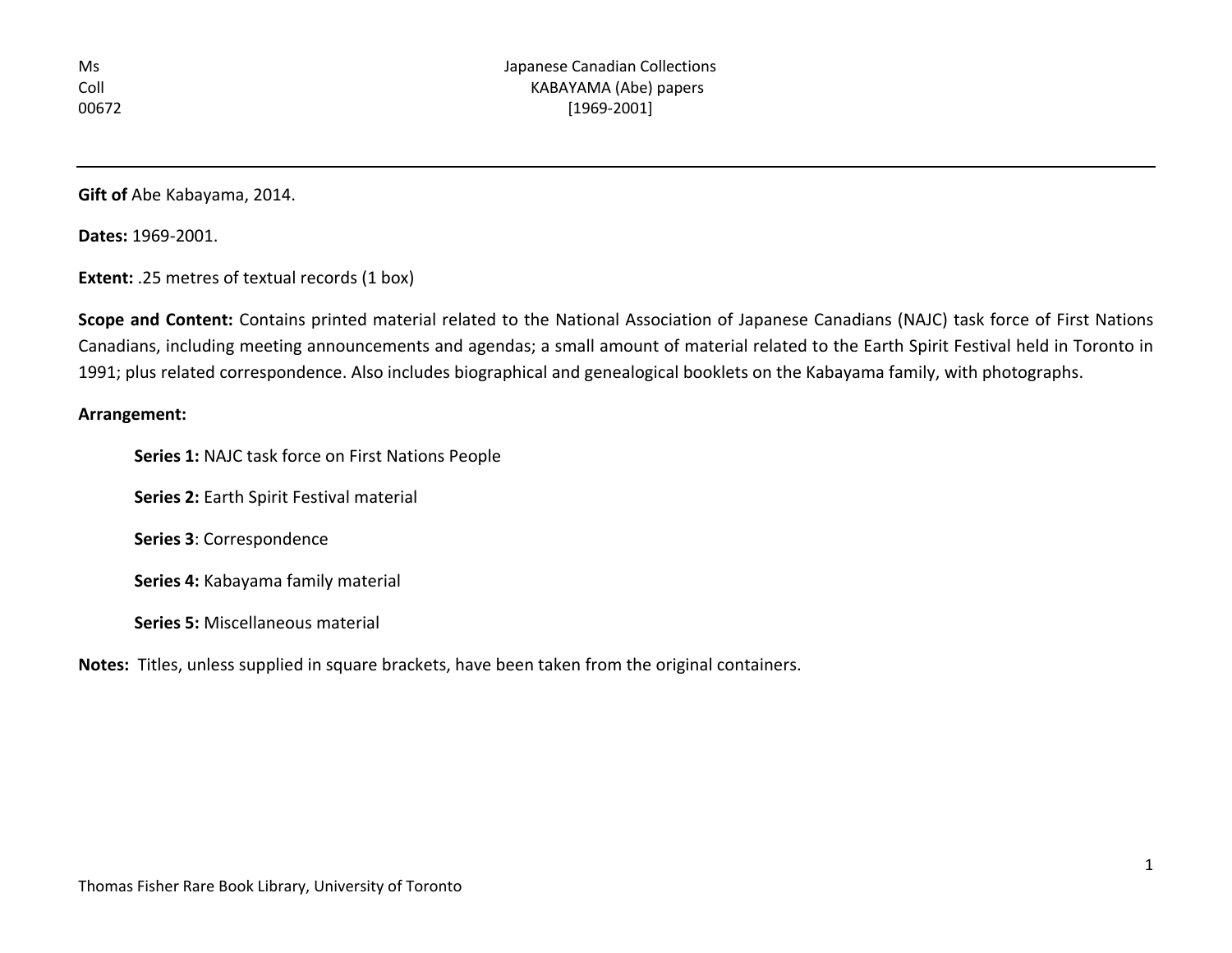| Ms   |
|------|
| Coll |
| 0067 |

## Japanese Canadian Collections KABAYAMA (Abe) papers 72 [1969-2001]

| Series 1: National Association of Japanese Canadians (NAJC) Task Force on First Nations Peoples material |                |                                                                                              |                                                                                  |              |
|----------------------------------------------------------------------------------------------------------|----------------|----------------------------------------------------------------------------------------------|----------------------------------------------------------------------------------|--------------|
| <b>Box</b>                                                                                               |                | Fold. Title                                                                                  | <b>Contents</b>                                                                  | Date(s)      |
| $\mathbf{1}$                                                                                             | $\mathbf{1}$   | " And the Last Shall Be First": Native Policy in an Era of<br>Cutbacks                       | Document by Coalition for Aboriginal Rights, Murray<br>Angus; 1 typescript page. | 1989         |
| $\mathbf{1}$                                                                                             | $ 2\rangle$    | NAJC Task Force on First Nations People                                                      | Notices of meetings, meeting agendas and other printed<br>matter.                | 1989-1990    |
| $\mathbf{1}$                                                                                             | 3              | A JC Lincoln Brigade                                                                         | 1 typescript page.                                                               | 1990 Feb. 14 |
|                                                                                                          |                | Series 2 : Earth Spirit Festival material                                                    |                                                                                  |              |
| $\mathbf{1}$                                                                                             | $\overline{4}$ | Earth Spirit Festival Board of Directors - Roster / who are<br>we?                           | List of names and contacts and "Who are we?"<br>document, 2 typescript pages.    | 1990 July    |
| $\mathbf{1}$                                                                                             | 5              | Environment Committee - The Earth Spirit Festival - Report 2 typescript pages.<br>of Meeting |                                                                                  | 1990 Oct 23  |
| 1                                                                                                        | 6              | Earth Spirit Festival mission statement.                                                     | 1 typescript page.                                                               | [1990?]      |
| $\mathbf{1}$                                                                                             | $\overline{7}$ | Earth Spirit Festival visit by Ainu Elder                                                    | 14 photographs of people having dinner.                                          | 1991 July 8  |
| $\mathbf{1}$                                                                                             | 8              | The Hakata Doll                                                                              | 1 typescript page regarding the history and production of $[19-$ -?]             |              |
|                                                                                                          |                |                                                                                              | Japanese hakata dolls, from The Hakata Doll Company.                             |              |
|                                                                                                          |                |                                                                                              |                                                                                  |              |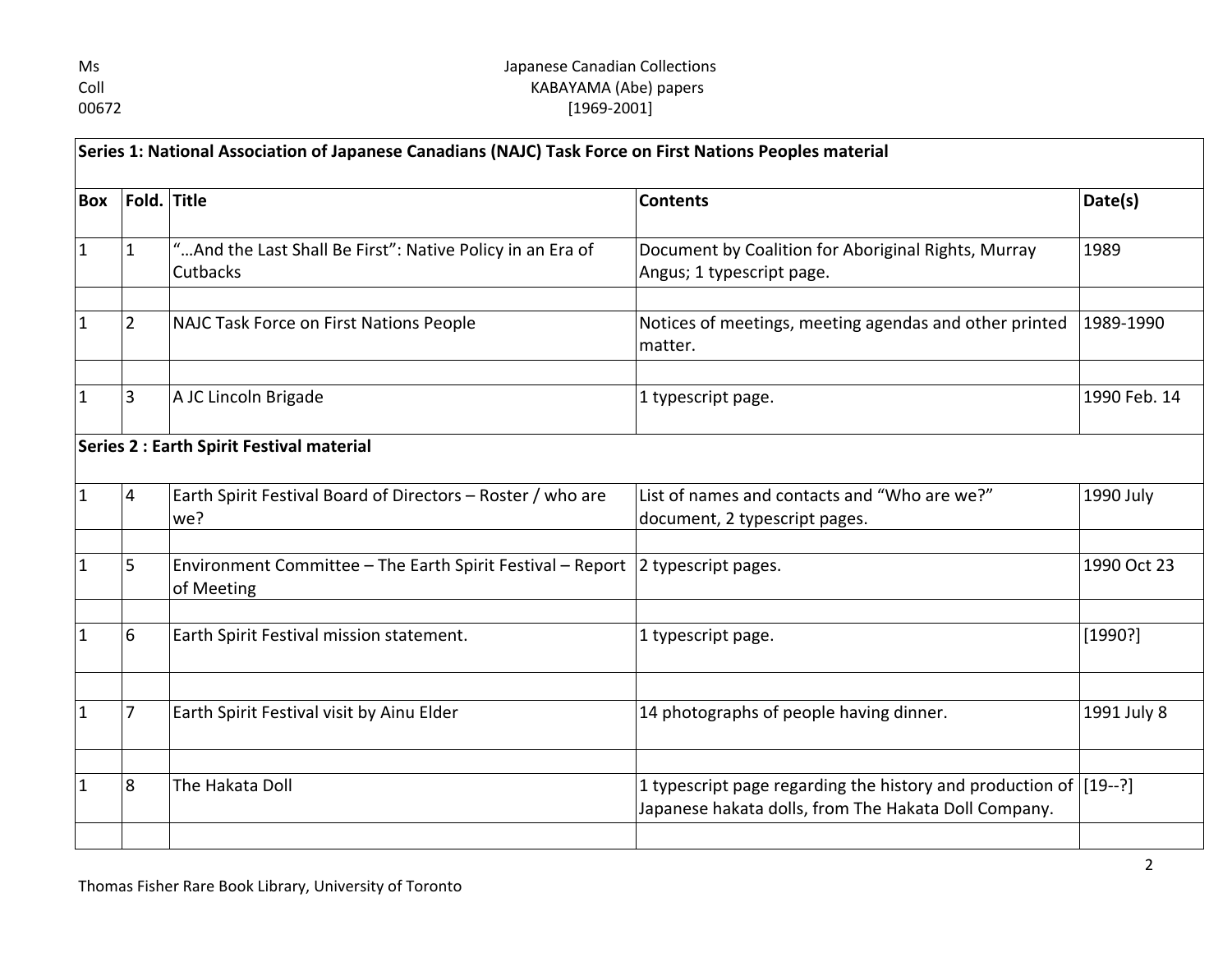## Ms Japanese Canadian Collections<br>Coll Gold Collections<br>Coll Coll Collections KABAYAMA (Abe) papers 00672 [1969-2001]

| Series 3 : Correspondence          |                |                                                                  |                               |              |
|------------------------------------|----------------|------------------------------------------------------------------|-------------------------------|--------------|
| $\vert$ 1                          | $\overline{9}$ | Marilyn Brewer (Harbourfront Centre) to Abe Kabayama             | TLS (fax).                    | 1990 Sept. 6 |
|                                    |                |                                                                  |                               |              |
| $ 1\rangle$                        | 10             | NAJC to Abe Kabayama                                             | TL.                           | 1990 July 9  |
|                                    |                |                                                                  |                               |              |
| $\vert$ 1                          | 11             | NAJC to M. A. Kabayama re: committee on First Nations<br>peoples | TL.                           | 1990 Aug 20  |
|                                    |                |                                                                  |                               |              |
| $\vert$ 1                          | 12             | M. A. Kabayama to Brian Mulroney                                 | TL.                           | 1990 Aug 31  |
|                                    |                |                                                                  |                               |              |
| $\vert$ 1                          | 13             | Kaye Kishibe to Abe Kabayama                                     | ALS.                          | 1990 Oct 15  |
|                                    |                |                                                                  |                               |              |
| $\vert$ 1                          | 14             | Walter Sunahara to Abe Kabayama                                  | Fax.                          | 1990 Feb 22  |
|                                    |                |                                                                  |                               |              |
| $ 1\rangle$                        | 15             | Ann Sunahara to Abe Kabayama                                     | TLS.                          | $[199-?]$    |
|                                    |                |                                                                  |                               |              |
| Series 4: Kabayama family material |                |                                                                  |                               |              |
| $ 1\rangle$                        | 16             | M. A. Kabayama - Bell Northern Research Ltd 1960s                | 1 black and white photograph. | 1960?        |
|                                    |                |                                                                  |                               |              |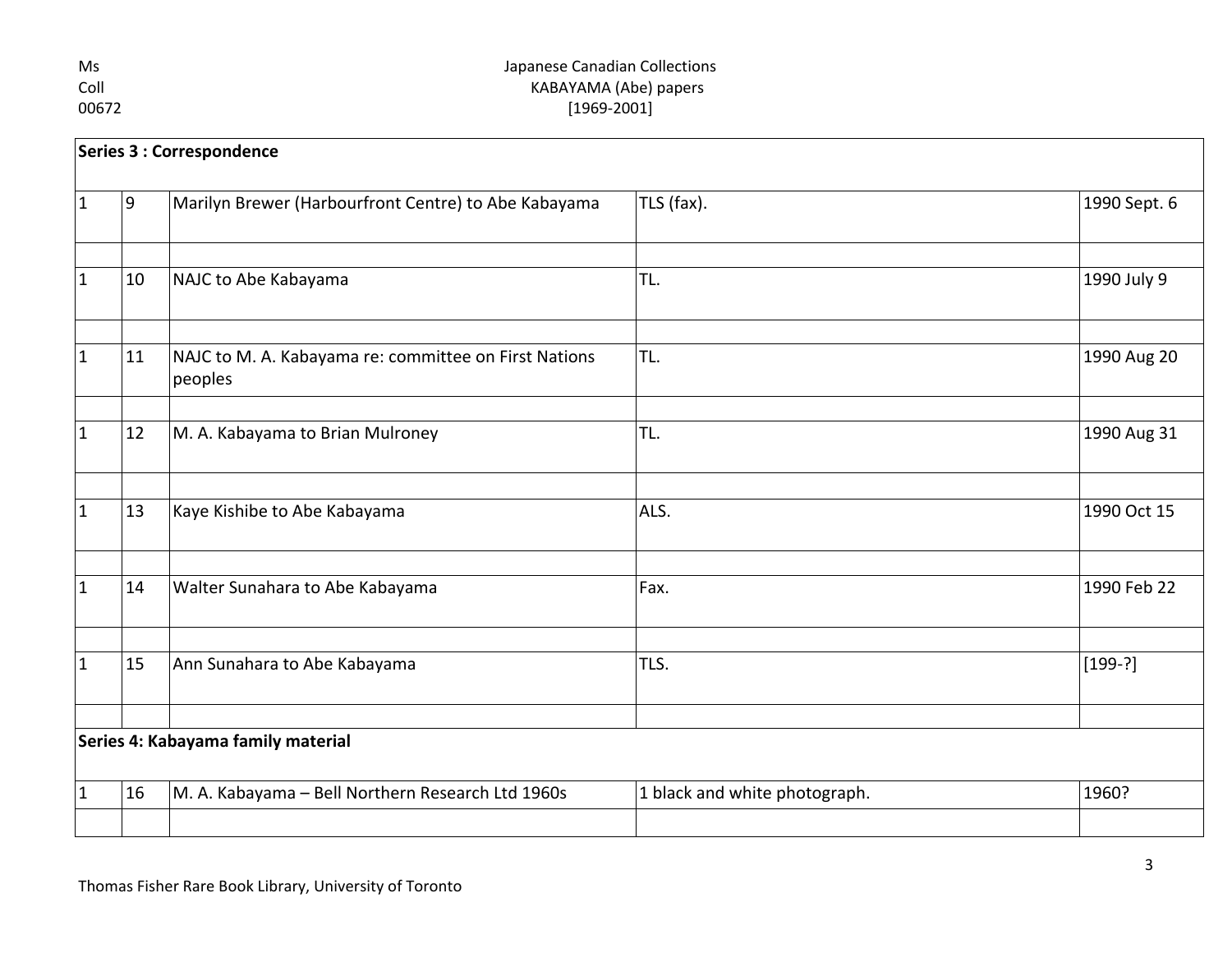| Ms            | Japanese Canadian Collections |                                                                                                           |                                                                                                                                                                                                                                 |             |  |
|---------------|-------------------------------|-----------------------------------------------------------------------------------------------------------|---------------------------------------------------------------------------------------------------------------------------------------------------------------------------------------------------------------------------------|-------------|--|
| Coll<br>00672 |                               | KABAYAMA (Abe) papers                                                                                     |                                                                                                                                                                                                                                 |             |  |
|               |                               | $[1969-2001]$                                                                                             |                                                                                                                                                                                                                                 |             |  |
|               | 17                            | I Hope So: Maki's Last Words by Jun Kabayama                                                              | Spiral bound booklet, by Jun Kabayama about his wife,<br>Maki Kabayama (nee Tomegawa). Includes a memorial<br>essay about Maki's death, anecdotes and biographical<br>information about the Kabayama and Tomegawas<br>families. | $[197 - ?]$ |  |
| $\vert$ 1     | 18                            | [Kabayama clan genealogical map]                                                                          | Spiral bound booklet with biographical and genealogical<br>information on Kabayama family (Japanese and English).                                                                                                               | $[199-?]$   |  |
| 1             | 19                            | Family reunion booklet                                                                                    | Spiral bound booklet with biographical and genealogical<br>information about the Kabayama and Tomegawa<br>families. Includes genealogical tables, lists of family<br>members and photographs.                                   | 2001        |  |
| 1             |                               | [Japanese music books]                                                                                    | 2 books with music and lyrics (hymns?) (Japanese).                                                                                                                                                                              | $[19-?]$    |  |
|               |                               | Series 5: Miscellaneous material                                                                          |                                                                                                                                                                                                                                 |             |  |
| $\mathbf{1}$  | 20                            | Underdogs vs. Upperdogs by James Peck                                                                     | Spiral bound photocopied booklet, with manuscript note<br>on cover: "Especially for Abe Kabayama - George<br>Yamada in remembrance of 15 April 1992 'On the Way'<br>to Japan."                                                  | 1969        |  |
| $\mathbf{1}$  |                               | Within the barbed wire fence: a Japanese man's account of<br>his internment in Canada by Takeo Ujo Nakano | 1 book.                                                                                                                                                                                                                         | 1980        |  |
| $\mathbf{1}$  |                               | The story of the Ocean Falls rain people by Bruce Ramsey                                                  | 1 book.                                                                                                                                                                                                                         | 1997        |  |
|               |                               |                                                                                                           |                                                                                                                                                                                                                                 |             |  |